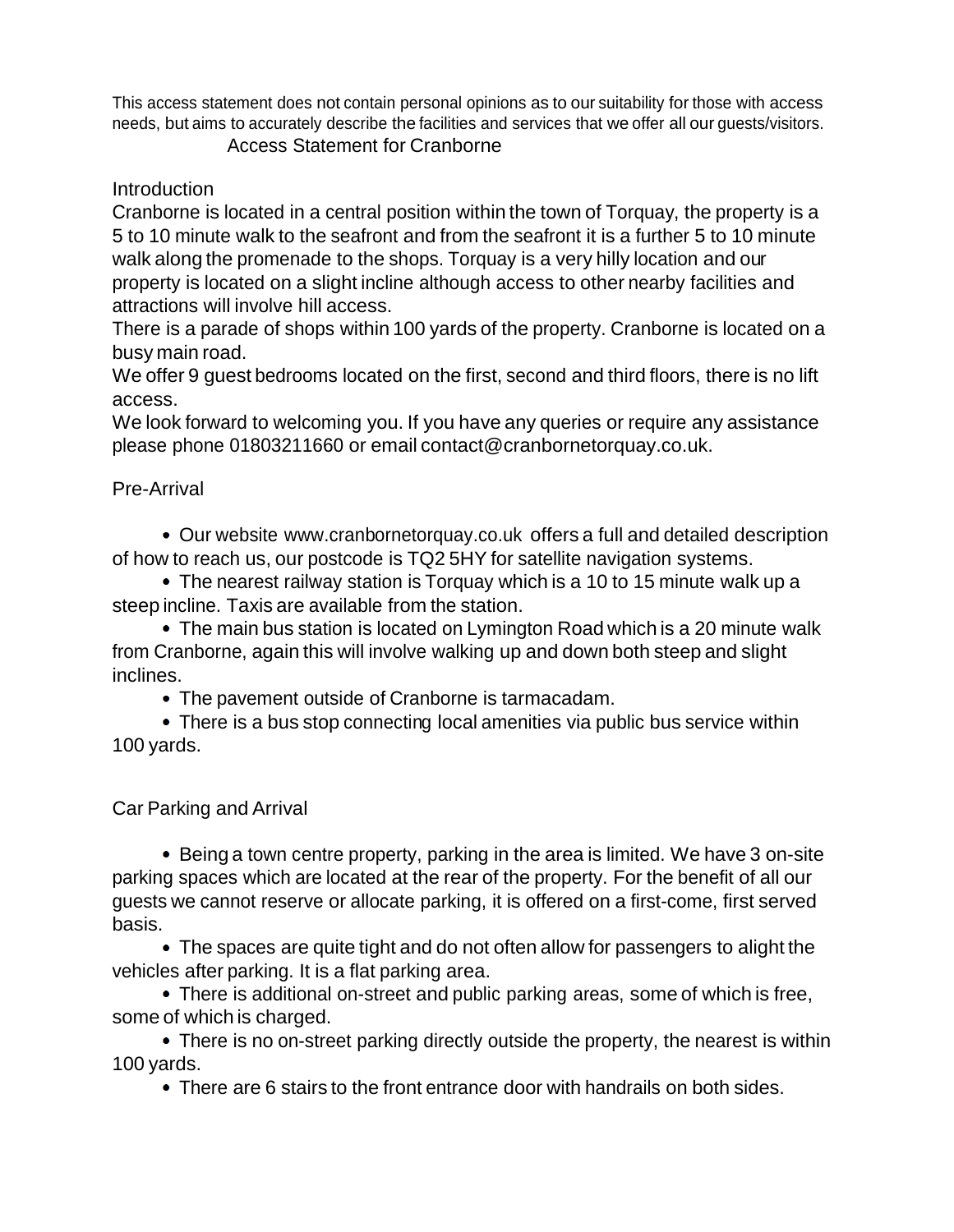The front door is over-sized and has a small lip leading to a further glazed door again with a small overhang.

## Welcome Area

The welcome area is located on the ground floor where guests are asked to regi ster, there is direct access to our lounge where we serve complimentary tea and coffee on arrival with comfortable seating.

The flooring in the hallway is contract carpet, the area is well-lit with overhead chandeliers and table lamps.

The lounge flooring is laminate and there is ample lighting with overhead chandelier, two table lamps, two spotlights, and one picture light.

Guests are shown the lounge, the bar and to the bedroom. Assistance with luggage is provided.

### Bedrooms

The bedrooms are located on the first floor, second and third floors and there is no lift access.

There are stairs to all our bedrooms with a single balustrade.

The first floor offers two doubles and one single bedroom.

The second floor offers two doubles and a twin bedroom.

The third floor offers two doubles and a twin bedroom.

Bathrooms, Shower-rooms & Toilets (Ensuite or Shared)

- All bedrooms are en-suite, 5 with shower rooms and 4 with bathrooms.
- The doors to the bathrooms are all 30.0ins.
- All en-suites have fully tiled walls and fitted vinyl flooring.

Where there are shower rooms, all of the showers are enclosed cubicles with steps up.

All toilets are low level and all basins are standard sized basins.

Where there are bathrooms there are shower facilities over the bath mainly with mixer taps.

Public Areas - Halls, Stairs, Landings, Corridors

Our public areas including the hallways and the staircases are lit by overhead lights which are on motion sensors and so operate all of the time as required.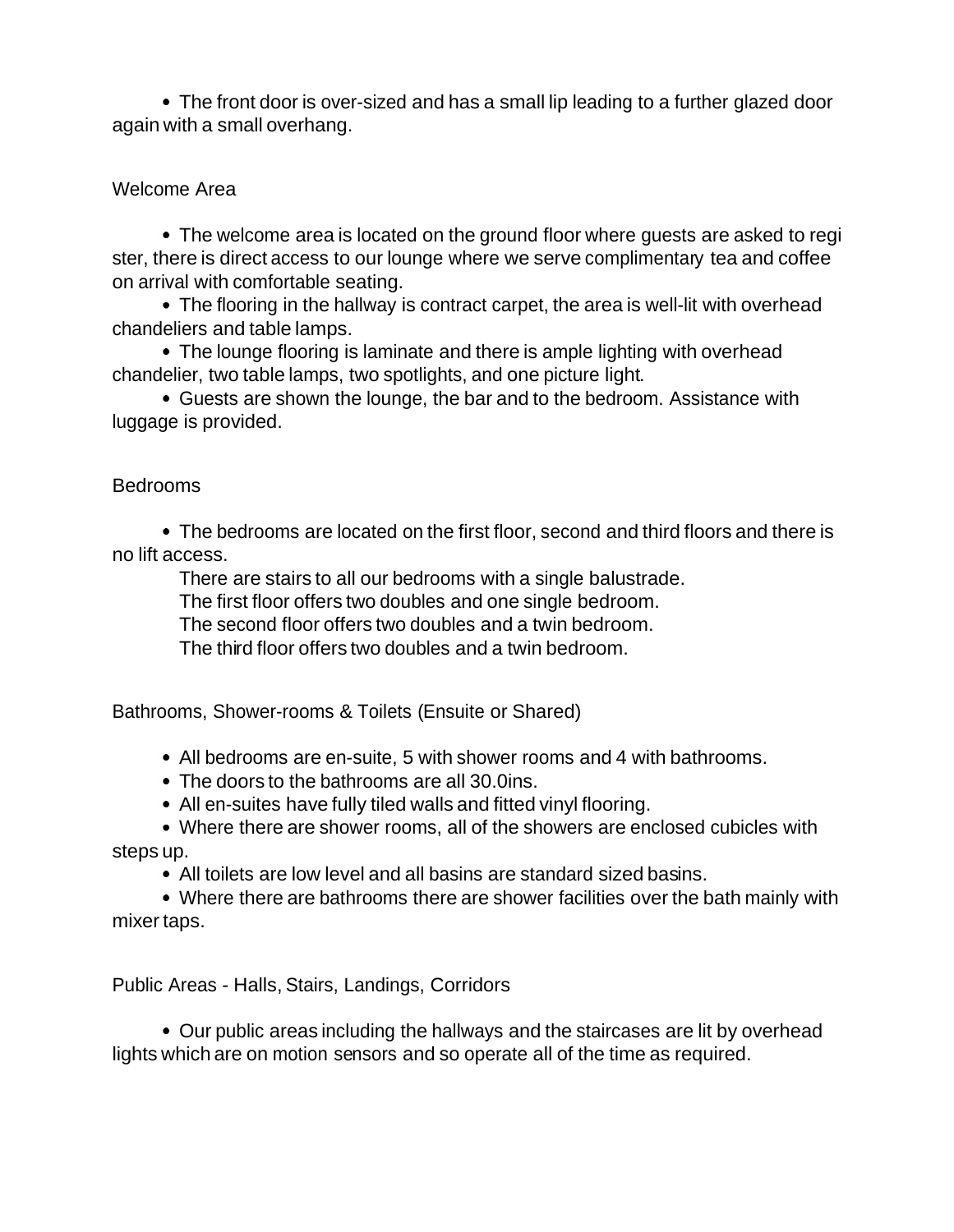- The areas are carpeted with contract, short pile carpet.
- The stairs are typical steep as expected within a Victorian townhouse.

Public Areas - Lounge

The guest lounge is situated at ground floor level. well lit with a multitude of lighting options.

- The doorway is oversized.
- There is a television for guests use as well as wi-fi access.
- 

Dining Room

The dining room is located on the lower ground floor which is accessed from the rear of the ground floor via a staircase with one handrail.

The doors are oversized and the dining room is carpeted with short pile carpet, it is level throughout.

There is natural daylight from a large bay window as well as overhead and wall lighting.

We cater for many dietary requirements including Vegetarian, Vegan and wheat intolerance with advance notice.

There is a cold buffet as well as various cooked options. The cooked options and the ordering process is waiter service.

## Additional Information

- The proprietors have attended Food Hygiene & Safety Courses.
- We have a fire procedure and can assist with evacuation where necessary.

We are very knowledgeable about the local area and can assist with ideas for days out and about.

- We have information booklets, timetables and maps.
- There is a doctors surgery and a dentists within a 10 minute reasonably level walk.

We have free wi-fi throughout the majority of the building (our 3rd floor rooms do suffer some signal loss - this is due to the height of the building)

Contact Information